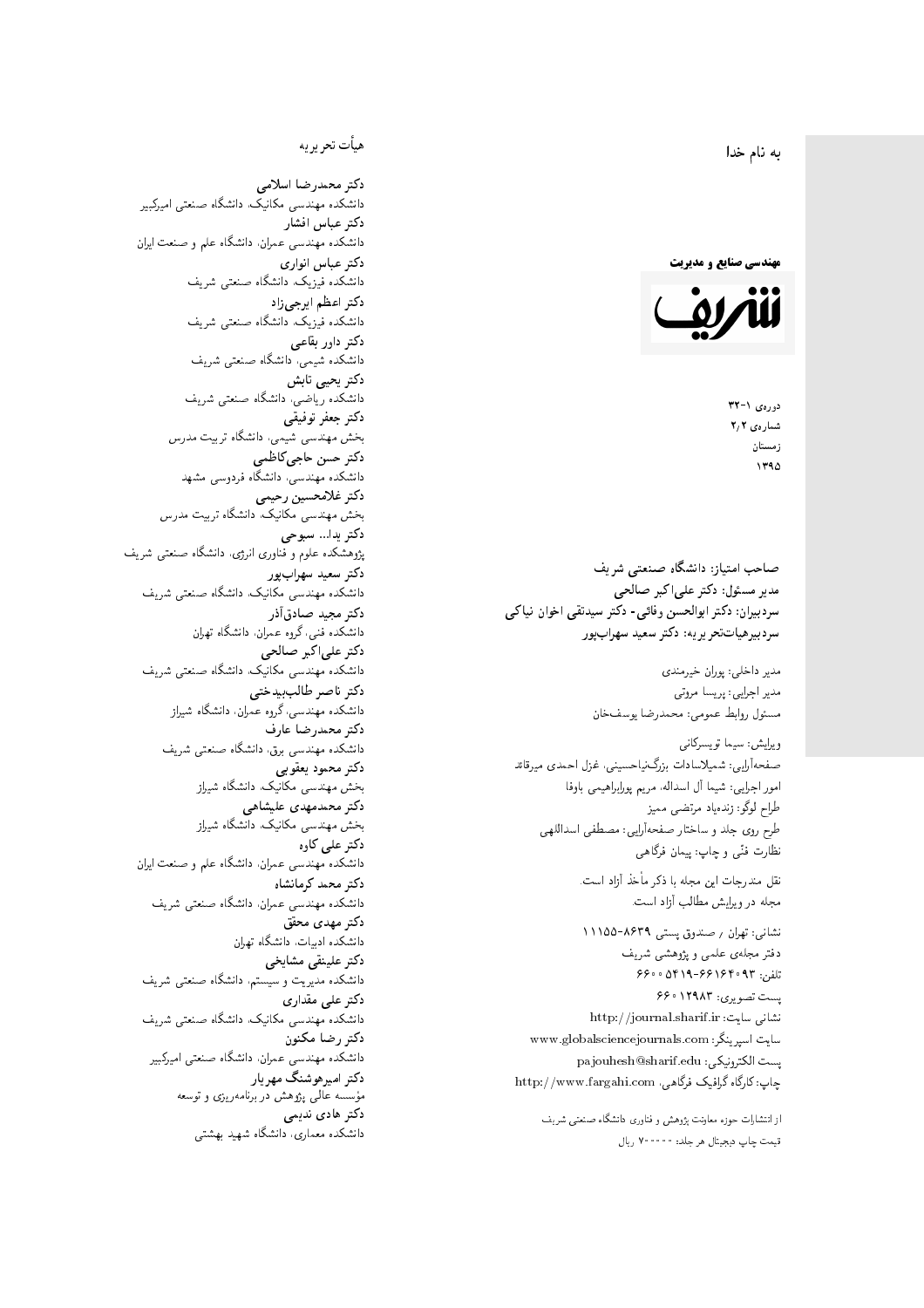#### هیأت تحریریهی تخصصی

• سردبیر تخصصبی: دکتر سید تقی اخوان نیاکی دانشکدهی مهندسی صنایع ــ دانشگاه صنعتی شریف دكتر امير البدوي دانشکدهی فنبی، بخش مهندسی صنایع ــ دانشگاه تربیت مدرس دكتر محمدرضا امين ناصري دانشکدهی فنبی، بخش مهندسی صنایع <mark>– دانشگاه تربیت م</mark>درس دکتر رضا توکلے مقدم دانشکدهی فنبی،گروه مهندسی صنایع ــ دانشگاه تهران دكتر فريبرز جولا*ى* دانشکده،ی فنی،گروه مهندسی صنایع ــ دانشگاه تهران دكتر سيدحسامالدين ذگردي دانشکدهی فنی، بخش مهندسی صنایع \_ دانشگاه تربیت مدرس دكتر مهران سپهري

دانشکدهی مدیریت و اقتصاد \_ دانشگاه صنعتبی شریف دكتر محمد سعيدى مهرأباد دانشکدهی مهندسی صنایع ــ دانشگاه علم و صنعت ایران

دكتر هاشم محلوجي دانشکدهی مهندسی صنایع ــ دانشگاه صنعتی شریف دكتر منوچهر نجمي دانشکدهی مدیریت و اقتصاد \_ دانشگاه صنعتی شریف

#### هيأت مشاوران

دكتر پيمان اخوان دانشکدهی مهندسی صنایع ــ دانشگاه مالک اشتر دكتر جمال اركات دانشکدهی مهندسی صنایع ــ دانشگاه کردستان دكتر منوجهر اميدواري دانشکدهی مهندسی صنایع ــ دانشگاه آزاد اسلامی واحد قزوین دكتر اميرحسين اميري دانشکدهی مهندسی صنایع ــ دانشگاه شاهد دكتر مهدى بشيرى دانشکدهی مهندسی صنایع ــ دانشگاه شاهد دكتر حسن جوانشير

دانشکدهی مهندسی صنایع ــ دانشگاه آزاد اسلامی واحد تهران جنوب

دكتر اشكان حافظ الكتب دانشکده یمهندسی صنایع ــ دانشگاه آزاد اسلامی واحد تهران جنوب دکتر مهدی سیفبرقی دانشکدهی مهندسی صنایع ــ دانشگاه الزهرا دكتر رسول شفائى دانشکدهی مهندسی صنایع ــ دانشگاه صنعتی خواجه نصیرالدین طوسی دکتر هادی شیرویهزاده دانشکدهی فنی ـ دانشگاه آزاد اسلامی واحد نجف آباد دكتر رامين صادقيان دانشکده، مهندسی صنایع ــ دانشگاه پیام نور دكتر محمدكاظم صيادى دانشکدهی مهندسی صنایع ــ دانشگاه علم و صنعت دكتر ليلا عبداله زاده دانشکدهی اقتصاد ــ دانشگاه آزاد اسلامی دکتر مرتضبی صادق عمل نیک دانشکدهی فنبی و مهندسی ــ دانشگاه قم دكتر عليرضا عيدى دانشکدهی مهندسی صنایع ـ دانشگاه کردستان دكتر پرويز فتاحي دانشکدهی مهندسی صنایع ــ دانشگاه همدان دكتر محسن قره خانبي دانشکدهی فنبی و مهندسی ــ دانشگاه قم دكتر مهدي كرباسيان دانشکدهی مهندسی صنایع ـ دانشگاه مالک اشتر اصفهان دكتر احمد گوگردچيان دانشکدهی اقتصاد ــ دانشگاه صنعتی اصفهان دكتر مجيد نوجوان دانشکدهی مهندسی صنایع ــ دانشگاه آزاد اسلامی واحد تهران جنوب دكتر نسيم نهاوند*ي* دانشکدهی مهندسی صنایع ــ دانشگاه تربیت مدرس دكتر بهنام وحداني دانشکده ی مهندسی صنایع ــ دانشگاه آزاد اسلامی واحد قزوین دکتر جهانگیر یدالهی فارسی دانشکدهی کارآفرینی ــ دانشگاه تهران

# للمريق

**مهندسی صنایع و مدیریت**